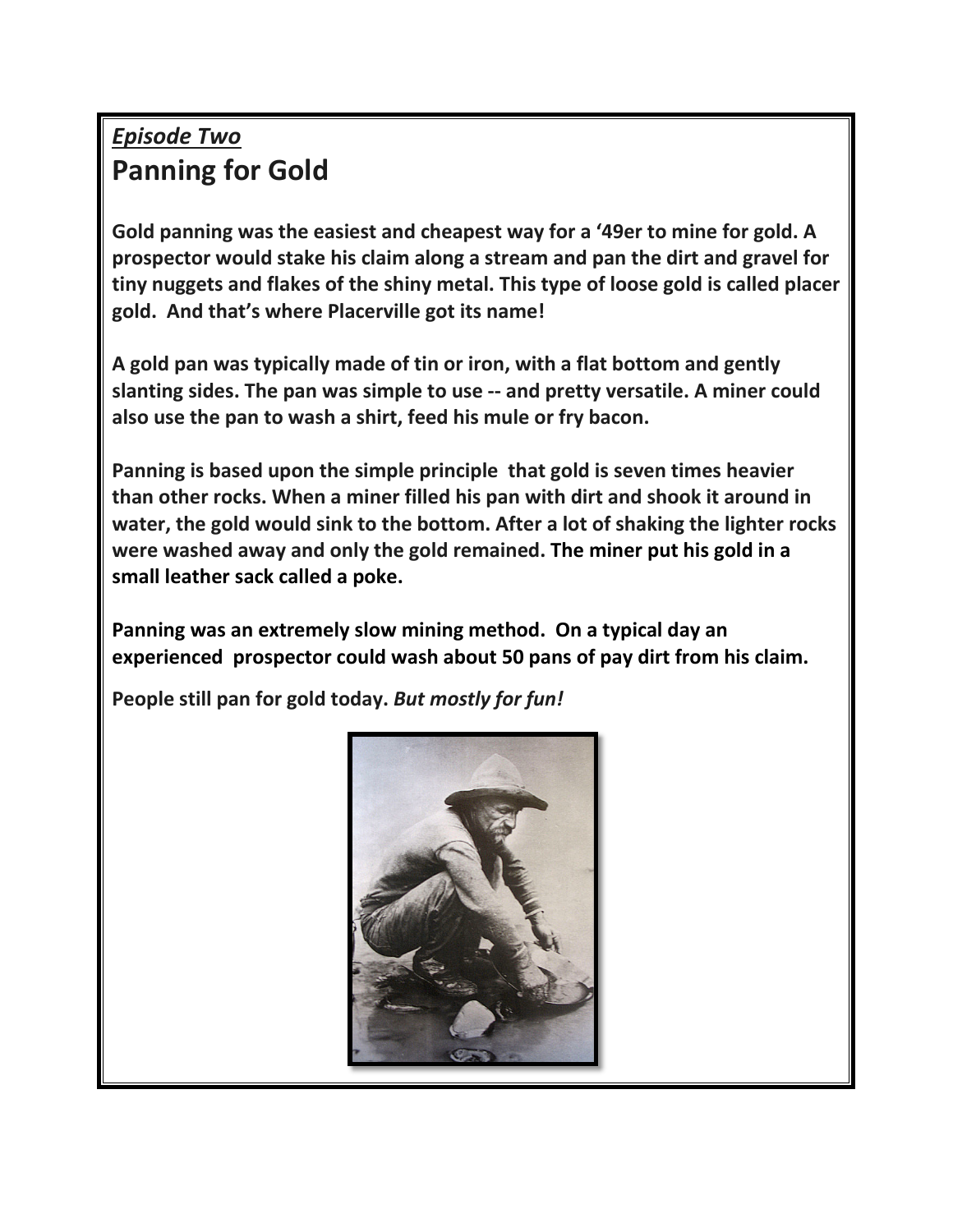

**The "***Batea***" was the first gold pan. It was made of wood by the Mayan Indian civilization hundreds of years ago. The '49ers used virtually anything as a gold pan: broken shovel blades, frying pans… even cow horns!** 



**In August 1869, a 109 pound gold nugget was found in the California Mother Lode. It sold for \$21,673. Today it would be worth more than \$3 million!**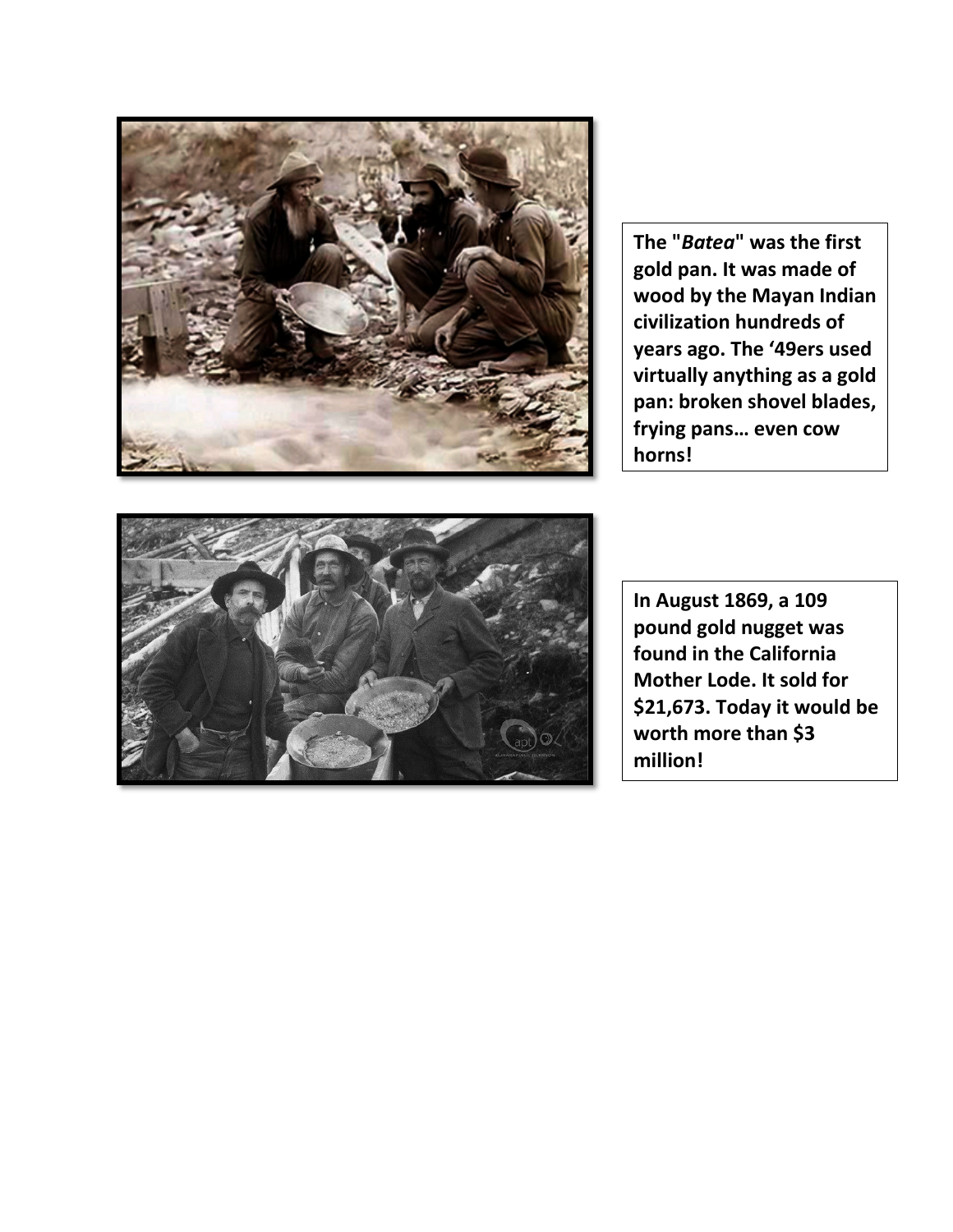## *Vocabulary*

- *Placer gold:* Loose gold on the bottom of a river or stream.
- *Claim:* A piece of land prospectors mine just for themselves.
- *Pay dirt:* Dirt and rock that has lots of gold.
- *49er:* The miners who came to California in 1849.

## *Think About It… Please write down a few of your thoughts:*

- Describe an invention would you make to get gold?
- Do you think there is still gold in California? Why?
- Do you think the Gold Rush was good thing for California and the land?

**To learn more about gold panning please visit** [www.tchistory.org/TCHISTORY/more\\_gold.htm](http://www.tchistory.org/TCHISTORY/more_gold.htm) [en.wikipedia.org/wiki/Gold\\_panning](https://en.wikipedia.org/wiki/Gold_panning)